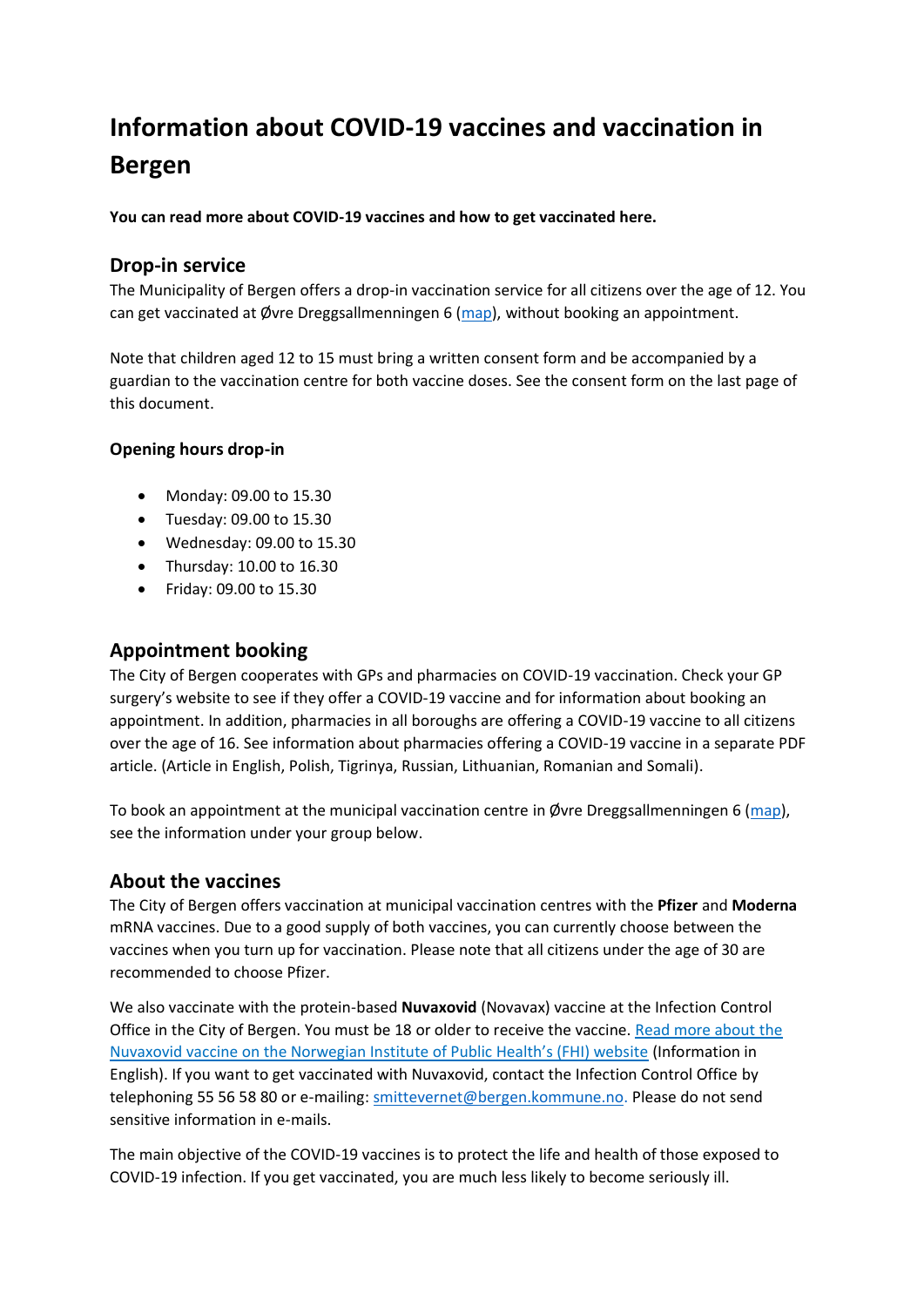## **How to get a COVID-19 vaccine if you are over the age of 16**

To book an appointment, you can contact the coronavirus hotline by telephoning 55 56 77 00 or emailing: [koronavaksine@bergen.kommune.no.](mailto:koronavaksine@bergen.kommune.no) Please do not send sensitive information in e-mails. You can book an appointment, regardless of whether you need doses 1, 2, 3 or a booster dose. In order to get a vaccination appointment, you must satisfy the interval requirements between the doses and be in the group that is offered the actual dose.

For information about intervals between the vaccine doses visit the Norwegian Institute of Public Health's (FHI) website. (Article in English). The minimum interval between the first and second dose at municipal vaccination stations in Bergen is four weeks, regardless of whether you choose to get vaccinated with Pfizer or Spikevax.

The vaccination centre generally responds to telephone calls and e-mails in Norwegian and English. They also have employees who speak other languages, for example, Italian, Arabic and Persian. If you would like to talk to an employee who speaks another language apart from Norwegian and English, telephone the coronavirus hotline by telephoning 55 56 77 00 to enquire whether they have an employee who can help you. You may be asked to call back at a specific time when the employee is at work.

### **Booster dose (fourth dose) to those over the age of 80**

National authorities have decided that persons over the age of 80 who have had three doses of vaccine and have not had COVID-19 disease afterwards can receive another booster dose (fourth dose). There is no recommendation for this group to take a fourth dose of vaccine, but everyone shall be offered it. National authorities say that another dose now will not necessarily rule out the need for an additional booster in the autumn when it is expected infection will increase again.

The City of Bergen is currently offering the second booster dose to citizens over the age of 80. The minimum interval between the first and second booster dose (third and fourth dose) is four months. [For more information, see the Norwegian Institute of Public Health](https://www.fhi.no/en/id/vaccines/coronavirus-immunisation-programme/coronavirus-vaccine/#booster-doses)'s (FHI) website. (Article in English)

If you would like to receive the second booster dose, you can book an appointment once you have satisfied the minimum interval of four months. Contact the coronavirus hotline by telephoning 55 56 77 00 or send an e-mail to: [koronavaksine@bergen.kommune.no.](mailto:koronavaksine@bergen.kommune.no) Please do not send sensitive information in e-mails.

You can also receive the new booster dose (fourth dose) at a pharmacy. See which pharmacies are offering vaccination in a separate PDF article. Residents of nursing homes will be offered the dose of vaccine there.

#### **Students and others without a registered address in Bergen**

Everyone who lives or stays in the City of Bergen over a certain period of time due to studying, employment, etc., can get a COVID-19 vaccine here, regardless of which dose they will be getting. Remember that you must satisfy the interval requirements between doses. To book an appointment, contact the coronavirus hotline by telephoning 55 56 77 00 or e-mailing: [koronavaksine@bergen.kommune.no.](mailto:koronavaksine@bergen.kommune.no) Please do not send sensitive information in e-mails. You can also get a COVID-19 vaccine at pharmacies. See which pharmacies are offering a vaccine in a separate PDF article. (Article in English, Polish, Russian, Tigrinya, Romanian, Lithuanian and Somali)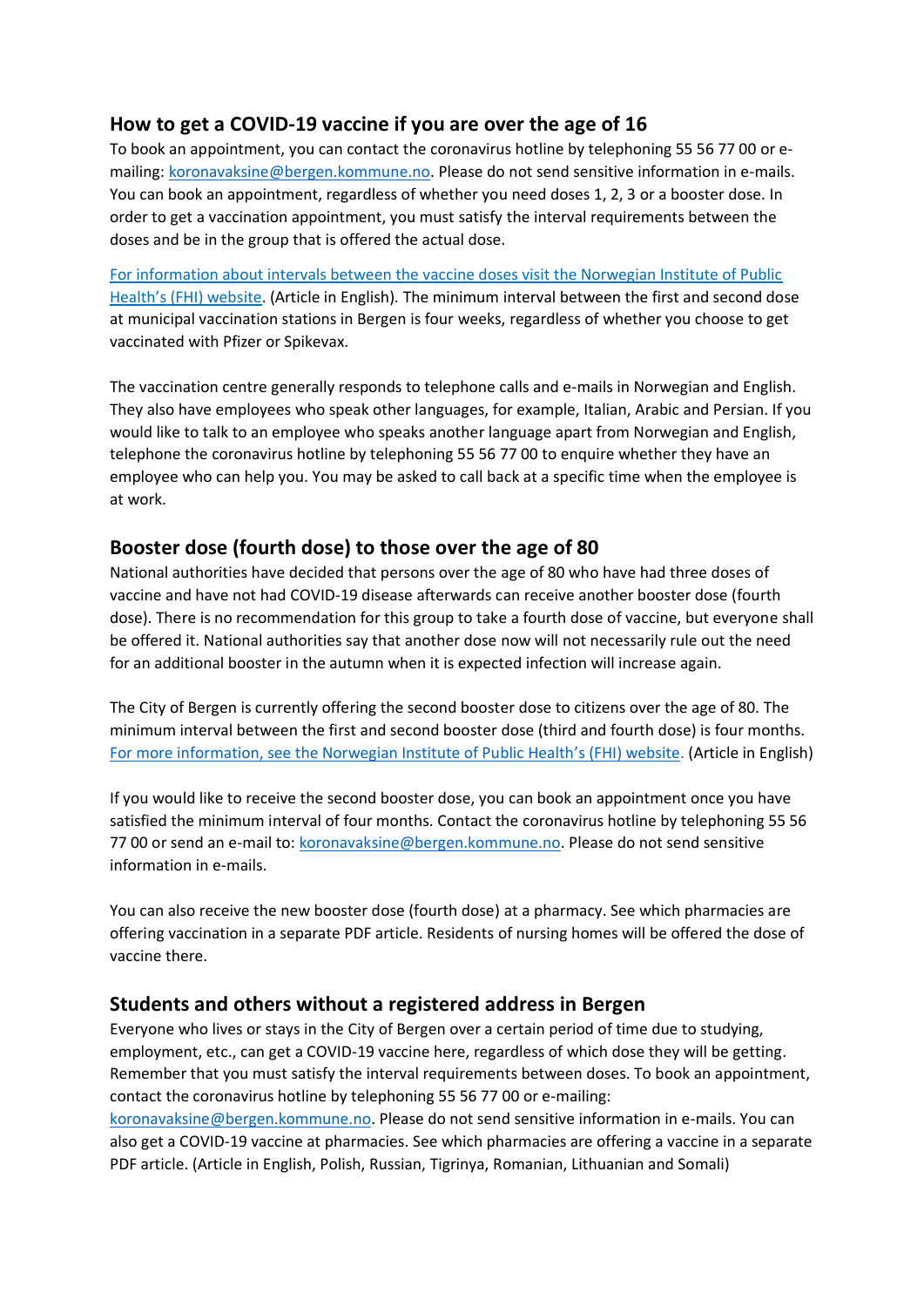## **Vaccine for persons with seriously compromised immune systems**

For primary vaccination, adults with seriously compromised immune systems need three doses of a COVID-19 vaccine. The third dose is an additional dose of vaccine given to persons with seriously compromised immune systems who it is assumed did not receive a good effect from the vaccine after two doses. The third dose is considered part of the primary series of vaccinations and is recommended for administration after an interval of at least 28 days after the second dose. This group is also offered a booster dose (dose 4). The recommended interval between the third dose of vaccine and the booster dose is at least three months. Read more to find out [which diseases entitle](https://www.fhi.no/en/news/2022/people-with-severe-immune-deficiency-should-take-a-booster-dose-4th-dose/)  [citizens with serious immunocompromisation](https://www.fhi.no/en/news/2022/people-with-severe-immune-deficiency-should-take-a-booster-dose-4th-dose/) to get a third dose and booster dose (dose 4). (Information in English)

## **Vaccination of children and adolescents aged 12 to 15**

National authorities have decided that children and adolescents in this age group shall have the possibility to receive a COVID-19 vaccine, however, it is not encouraged or recommended for this group to get vaccinated. Children in this age group can receive two doses of vaccine if both the child and parents want him/her to get vaccinated. Vaccination is offered in Øvre Dreggsallmenningen 6. Parents with parental responsibility can book an appointment for both the first and second dose for their child via the coronavirus hotline by telephoning 55 56 77 00. You can also send an e-mail to: [koronavaksine@bergen.kommune.no.](mailto:koronavaksine@bergen.kommune.no) For information about intervals between the vaccine doses, visit the Norwegian Institute of Public Health's (FHI) website. (Article in English).

In order to get a vaccine, persons under the age of 16 must receive the written consent of both parents with parental responsibility. Both parents with parental responsibility must complete the consent form before the child can receive a dose of vaccine. Complete the form on the last page of the document, print it out and take it to the vaccination centre. A separate consent form must be handed in at the vaccination centre if you want your child to get the second dose as well. In addition, one of the parents who has signed the consent form must accompany the child when they get the vaccine. This applies to both the first and second dose.

### **Important to remember on the day of vaccination**

Before turning up for your COVID-19 vaccination, it is important to remember the following:

- Take valid ID containing your photograph and personal identification number. Remember to take a facemask as well.
- Do not turn up for vaccination if you have:
	- symptoms of a cold, a fever above 38 degrees or other signs of an infectious illness;
	- COVID-19 [\(See the recommended length of time you should stay at home\).](https://www.fhi.no/en/op/novel-coronavirus-facts-advice/facts-and-general-advice/advice-when-you-or-your-household-members-have-respiratory-infections-but-a/)
	- In such cases, you can contact the coronavirus hotline by telephoning 55 56 77 00 or e-mailing[: koronavaksine@bergen.kommune.no](mailto:koronavaksine@bergen.kommune.no) to book another appointment. Please do not send sensitive information in e-mails.
- Wear non-restricting clothes to facilitate vaccination in the upper arm.
- Note that there is 20-minute observation period after vaccination when you must sit and wait.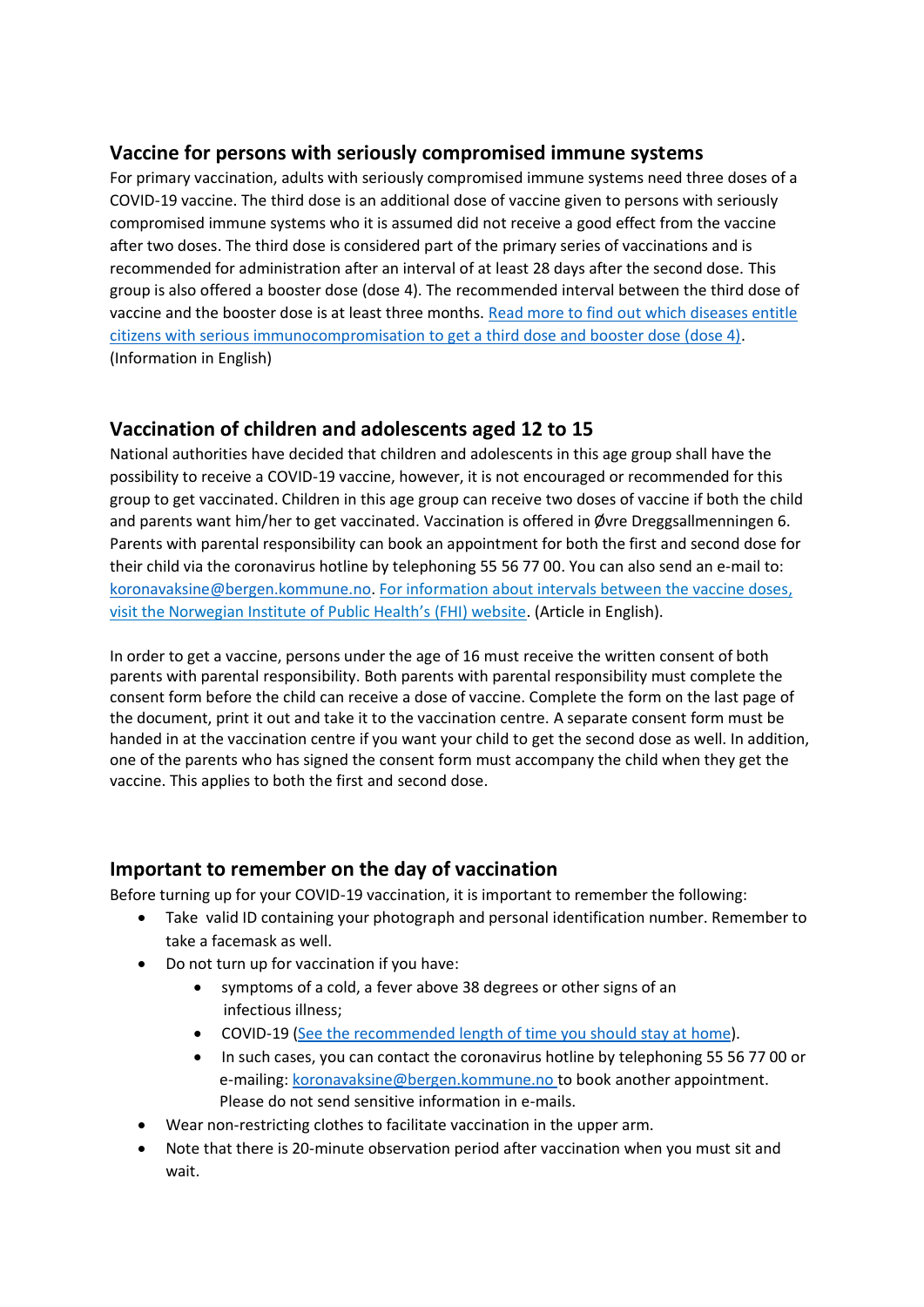• In respect of those who are getting vaccinated and the staff, we ask you to refrain from taking photographs or videos at the vaccination centres.

#### **Public transport and parking**

**Øvre Dreggsallmmenningen 6** [\(map\)](https://www.google.com/maps/place/%C3%98vre+Dreggsallmenningen+6,+5003+Bergen/@60.3990483,5.3194076,17z/data=!3m1!4b1!4m5!3m4!1s0x463cfc1dc0a3407f:0x8f9d378fe70553e5!8m2!3d60.3990457!4d5.3215963): The vaccination centre is located on the outskirts of Bryggen in the direction of Sandviken in close proximity to Mariakirken and Vikinghallen. You can take public transport to the centre of Bergen. The nearest bus stop is Bryggen (traffic from the south and west) and Bradbenken (traffic from the north). If driving, car parking is available in the streets around the vaccination centre. Alternatively, you can park in one of the multi-storey car parks in the area.

## **Vaccine for children aged 5 to 11**

Children aged 5 to 11 resident in the City of Bergen are offered a special children's vaccine from Pfizer. [Read more in a separate PDF article.](https://www.bergen.kommune.no/hvaskjer/tema/koronavirus/languages/vaccine-for-children-aged-5-to-11-years) (NB: Article in English only)

# **COVID certificate for persons who do not have a Norwegian identification number**

National authorities have developed a solution for issuing COVID certificates based on vaccination for persons who do not have a Norwegian personal identification number or D number. To find out [what to do, visit HelseNorge's websi](https://www.helsenorge.no/en/covid-19-certificate/about-covid-19-certificate/koronasertifikat-for-personer-uten-norsk-fodsels--eller-d-nummer/)te. (Information in English).

A paper COVID certificate is valid for three months. If you need a new transcript, you can contact the Infection Control Office in the City of Bergen by telephoning 55 56 58 80 or e-mailing[: smittevernet@bergen.kommune.no.](javascript:void(0)) However, if you have received another dose of vaccine in the meantime, you must send another letter to Helfo (as described in the [article on](https://www.helsenorge.no/en/covid-19-certificate/about-covid-19-certificate/koronasertifikat-for-personer-uten-norsk-fodsels--eller-d-nummer/) [HelseNorge](https://www.helsenorge.no/en/covid-19-certificate/about-covid-19-certificate/koronasertifikat-for-personer-uten-norsk-fodsels--eller-d-nummer/)'s website) to get an updated COVID certificate.

### **If you are unable to use digital services**

Citizens with a Norwegian personal identification number of D number who are unable to use digital solutions can receive free assistance from the Infection Control Office for the following:

- Post-registration of a COVID-19 vaccine received abroad. Vaccines can be post-registered regardless of where they are taken, but they must be approved by the European Medicines Agency (EMA).
- A transcript of their COVID certificate based on vaccination or previous COVID-19 infection.
- Correction of any errors or omitted information on the COVID certificate about vaccines received at municipal vaccination centres in the City of Bergen.

For assistance, telephone the Infection Control Office on 55 56 58 80 or send an e-mail to: [smittevernet@bergen.kommune.no.](javascript:void(0)) Kindly remember that health information is sensitive personal data and must **not** be sent by e-mail.

#### **The Infection Control Office** *cannot* **help you:**

- register previous COVID-19 infection abroad or via a positive self-test;
- vaccines received in locations in Norway other than at municipal vaccination centres in Bergen. Should this apply to you, contact the relevant GP, pharmacy or municipality.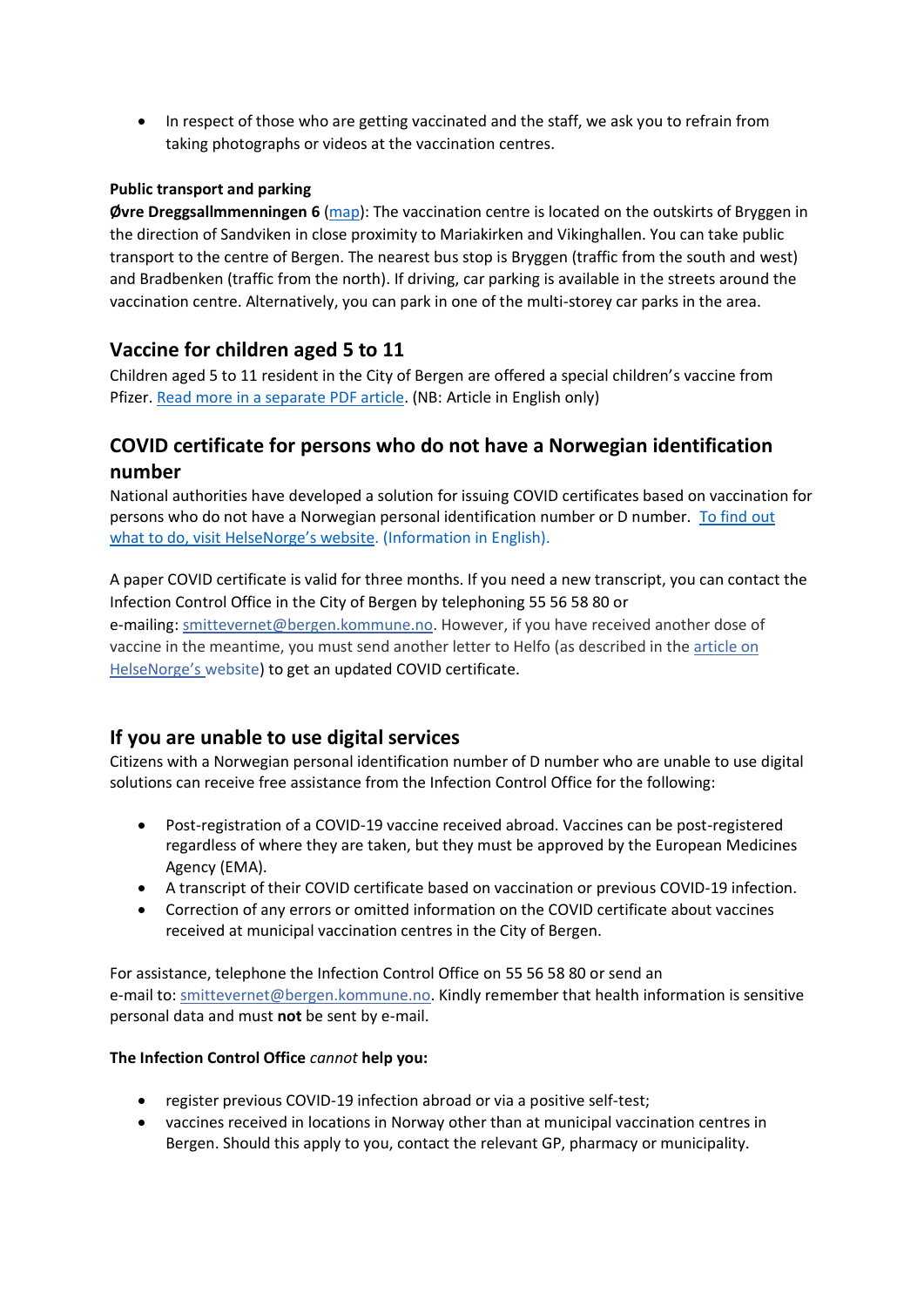

# **Consent to vaccination**

**I/we would like my/our child to be vaccinated against COVID-19.** 

| Child's name:   | Child's personal ID no. |
|-----------------|-------------------------|
| Name of school: | Borough:                |